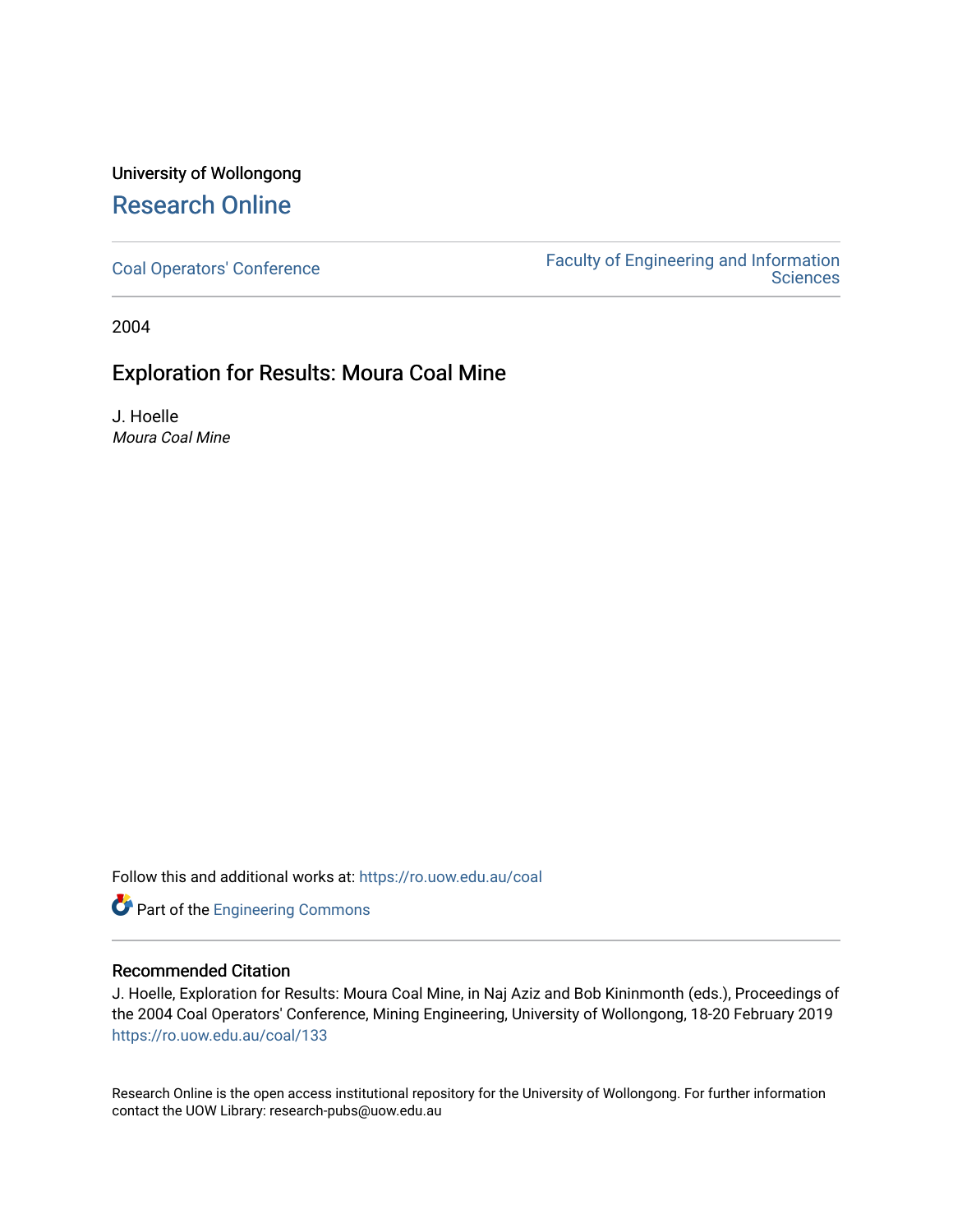# **EXPLORATION FOR RESULTS MOURA COAL MINE**

# John Hoelle<sup>1</sup>

*ABSTRACT:* Moura Coal Mine operates 3 draglines, 2 excavators, and 2 highwall mining systems producing 6.5 million tons per annum for 3 products from 7 different seams and operates a commercial seam gas recovery operation - with active mining spread over 40 kilometers of strike length and dips up to 20-degrees. To minimize the impact of geological-geotechnical problems, the exploration program has to be thorough and comprehensive since the data may be used for several different types of operations.

For open cut mining, strength data is obtained on overburden and floor strata for low wall stability design. Strength information of the overburden strata and fracture data are used in the design of pre-split and overburden shots and highwall stability analysis. Successful highwall mining requires geotechnical data for analysis for roof, pillar and floor stability analysis. Once mining commences the feedback on the response of strata to mining is hazy; adequate information is required to lessen the possibility of unpleasant surprises. The impact of seam gas content on highwall mining production is analyzed using routine seam gas sampling. Samples of coal seams are obtained routinely for seam gas data for the seam gas operation and highwall mining.

### **INTRODUCTION**

The Moura Coal Mine is located on the east flank of the Bowen Basin. At present, all mining is open cut mining with highwall mining being conducted after economical limits of the pits are reached. The active mining is 40 kilometres long with reserves covering 150-km of strike length. The width of active mining is up to 3 kilometres. Mining is complicated by the range in geologic conditions in strata types and the steep dips (up to 20 degrees).

The exploration programs attempt to obtain data to satisfy the design requirements of open cut, highwall mining and commercial seam gas recovery operations. At times, the requirements are mutually exclusive and choices have to be made. The exploration programs at Moura Coal Mine are similar to other mines in the type of data that is obtained. Table 1 lists the information that is routinely obtained from a core hole.

Two examples of typical exploration dilemmas will be presented – one in which a choice of what data to collect had to be made and one in which a large quantity of data had to be obtained in order to successfully start a new pit.

#### **RESERVE WITH HIGH QUANTITIES OF SEAM GAS**

An area located down dip from an open cut and highwall mining reserve had previously been identified as a potential seam gas recovery reserve based upon gas desorption tests obtained from a number of boreholes. The high levels of methane gas (up to 7.6 cubic metres per tonne) down dip also indicted that these gas quantities may impact on the proposed highwall mining. Coal quality samples from this same area indicated that the coal could be a semi-soft coking coal. A proposal was made to re-open an open-cut previously mined over 25 years ago for an additional cut on the highwall and then conduct highwall mining.

Additional boreholes were required to delineate both the gas quantities as well as the coal qualities in the area of the proposed mining. However, the area between the "known" reserve down dip and the proposed open cut pit was an active dragline pit in an overlying seam and unavailable for exploration. The area under consideration is shown in Figure 1.

 $\overline{a}$ 

<sup>1</sup> Mining Engineer Moura Coal Mine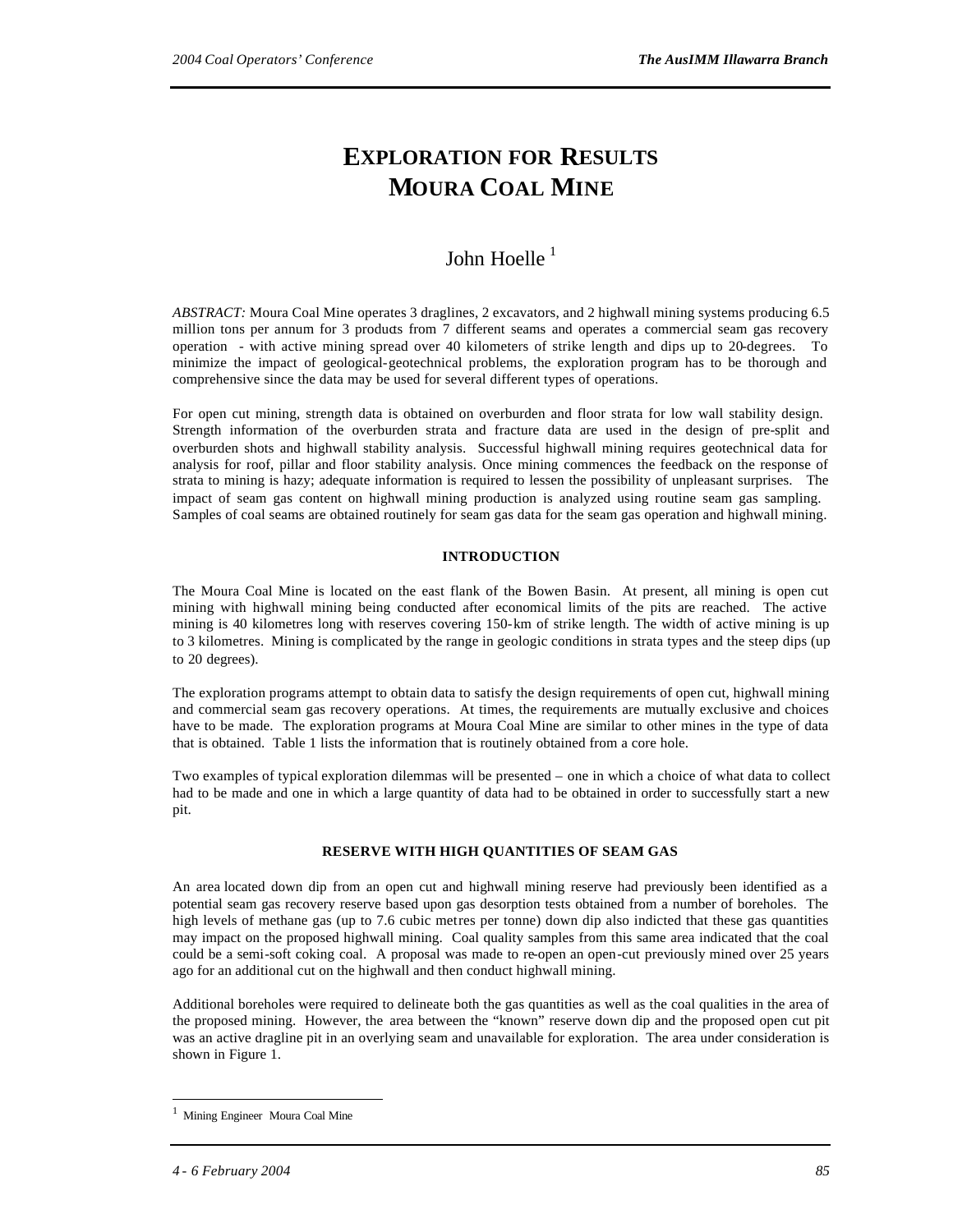### **Table 1 - Information usually obtained from boreholes in an exploration program**

|          | o Coal thickness                            |
|----------|---------------------------------------------|
| $\circ$  | Samples for coal quality                    |
| $\Omega$ | Geological features                         |
|          | Strata type                                 |
|          | Structure                                   |
|          | Dip                                         |
|          | Geophysical electric logging                |
| $\Omega$ | Density                                     |
| $\Omega$ | Natural gamma                               |
| $\Omega$ | Calliper                                    |
| $\Omega$ | Sonic                                       |
| $\circ$  | Dipmeter                                    |
|          | Geotechnical Data                           |
| $\circ$  | Sample for laboratory testing               |
| $\Omega$ | Field logging                               |
|          | Estimated field strength<br>$\blacksquare$  |
|          | Point Load Tests (diametric and axial)<br>٠ |
|          | Rock Quality Designation (RQD)              |
|          | Fracture Frequency Index (FFI)<br>٠         |
|          | Joint Roughness Coefficient (JRC)<br>٠      |

BH  $\bigcirc$  $O$ <sup>BH</sup>  $O$  BH CH4 = 3.4 TO 7.6 M^3/T  $O^{BH}$   $O^{BH}$   $O^{BH}$ DRAGLINE PIT SPOIL PILE BH BH  $\bigcirc$ <sup>BH</sup>  $_{\text{pri}}$ O / HIGHWALL MINING PIT  $O_{\underline{BH}}$ **Fig 1 - Pit configuration for a highwall mining reserve with high gas contents. Highwall mining dri ves are planned to extend under the dragline pit**

 $O<sub>BH</sub>$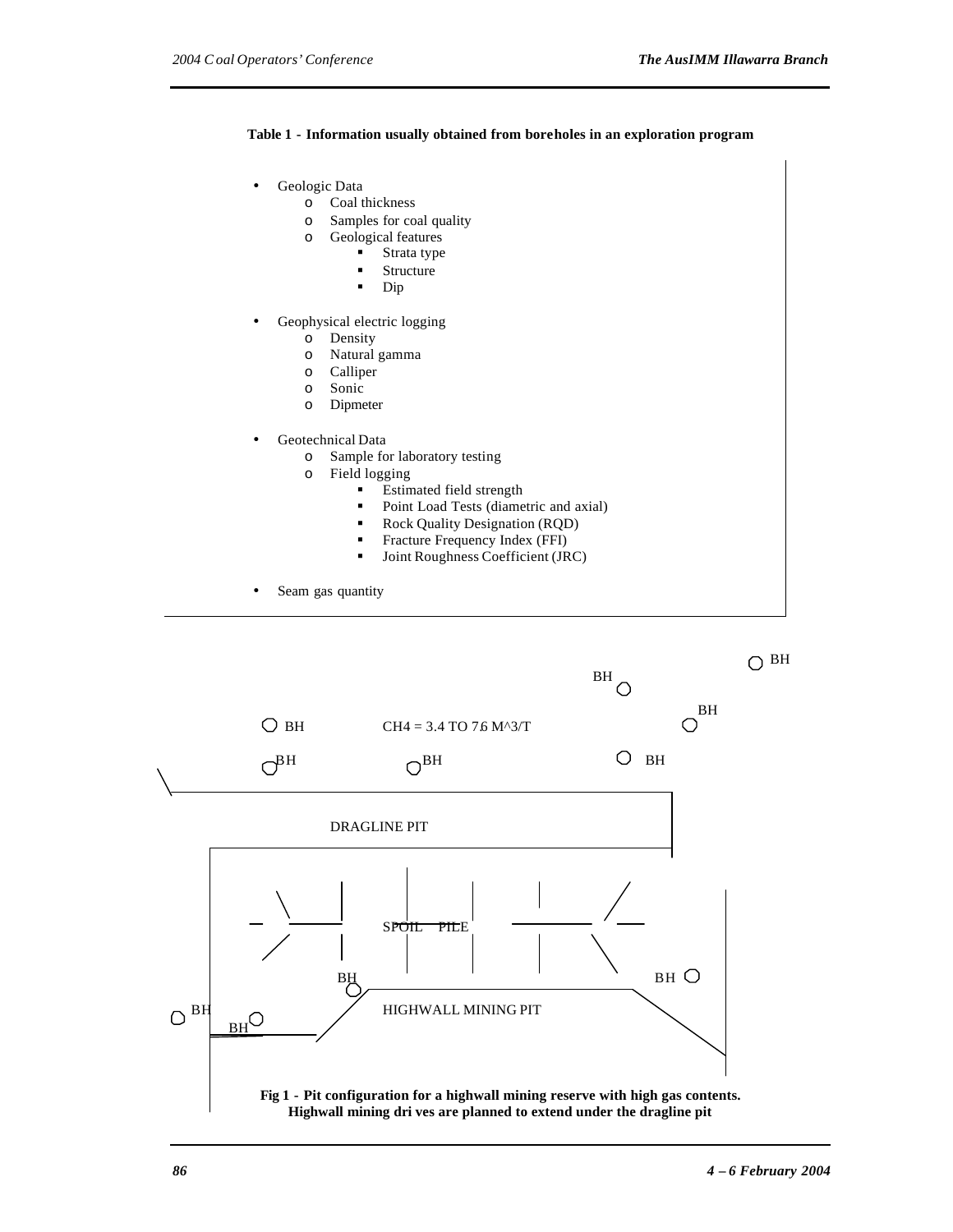This active pit left a limited area for 4 boreholes and these boreholes would have to be placed within 50 to 70 metres of the highwall. The coal quality characteristics were critical to the viability of the proposed pits. Although the quantity of the seam gas was required, historically at Moura, seam gas samples obtained from coal seams with less than 50 metres of overburden usually showed low gas contents. Coal samples obtained for seam gas content cannot be used for testing for coking coal properties since the time delay and the oxidation of the seam during the desorption process significantly alter the properties of the coal. Samples that have been tested for seam gas are only tested for raw coal quality parameters.

Therefore the decision was made to obtain samples for coal quality. The experienced field geologists were to determine if copious quantities of gas were desorbed from the core whilst logging. The reserve was determined to be of a coking coal quality.

There are limits to mining in methane, even though the steep dip system uses inert gas forced into the drive to reduce the quantity of oxygen and prevent the occurrence of an explosive atmosphere. Prior to mining, it was estimated that met hane levels that would be encountered would be in the range from 4 to 6% and that these levels would be encountered approximately 250 -metres into a drive. In practice, high levels of methane were encountered approximately 40-metres into the drives and the levels have range up to 11%, a level that has to some extent adversely affected production.

### **D ESIGN OF A BOXCUT IN ADVERSE CONDITIONS**

Moura Coal Mine is on the edge of the Bowen Basin and the dragline pits start on the crop line with a box cut. Box cuts are notorious for potential stability problems so that the strength characteristics of the various strata (immediate floor, coal, immediate roof, weathered coal, weathered roof strata and soil) are all required to properly design a stable pit.

In starting a new pit, one important issue that has to be addressed is the exact starting point of the initial cut. Too far up-dip and weak strata is encountered and unsaleable soot is recovered. Too far down-dip and saleable coal is sterilised at low overburden ratios. The limit of oxidation (Lox) line is invariably not a straight line; whilst a straight line is a requirement for the dragline.

The parameters for this box cut consist of:

- A thick coal seam (about 5 to 5.5-metres thick);
- Steep dipping (14-degress, which is moderate for Moura);
- Weak roof strata in the box cut area;
- Moderately strong floor;
- A wet seam:
- Faulting that cuts across the crop creating offsets in the crop.

Previous studies have recommended one of two design parameters for the boxcut depending on the clay content of the roof above the coal. If there are no clay seams in the roof strata, then a 20-metre berm should be left between the crest of the low wall and the toe of the spoil. If clay seams were present, then the toe of the spoil should be moved further from the projected crop of the coal seam, creating an approximate 70-metre wide bermas indicated in Figure 2. Other alternatives have also been suggested, such as a false box-cut or removal of the wedge of strata above the coal.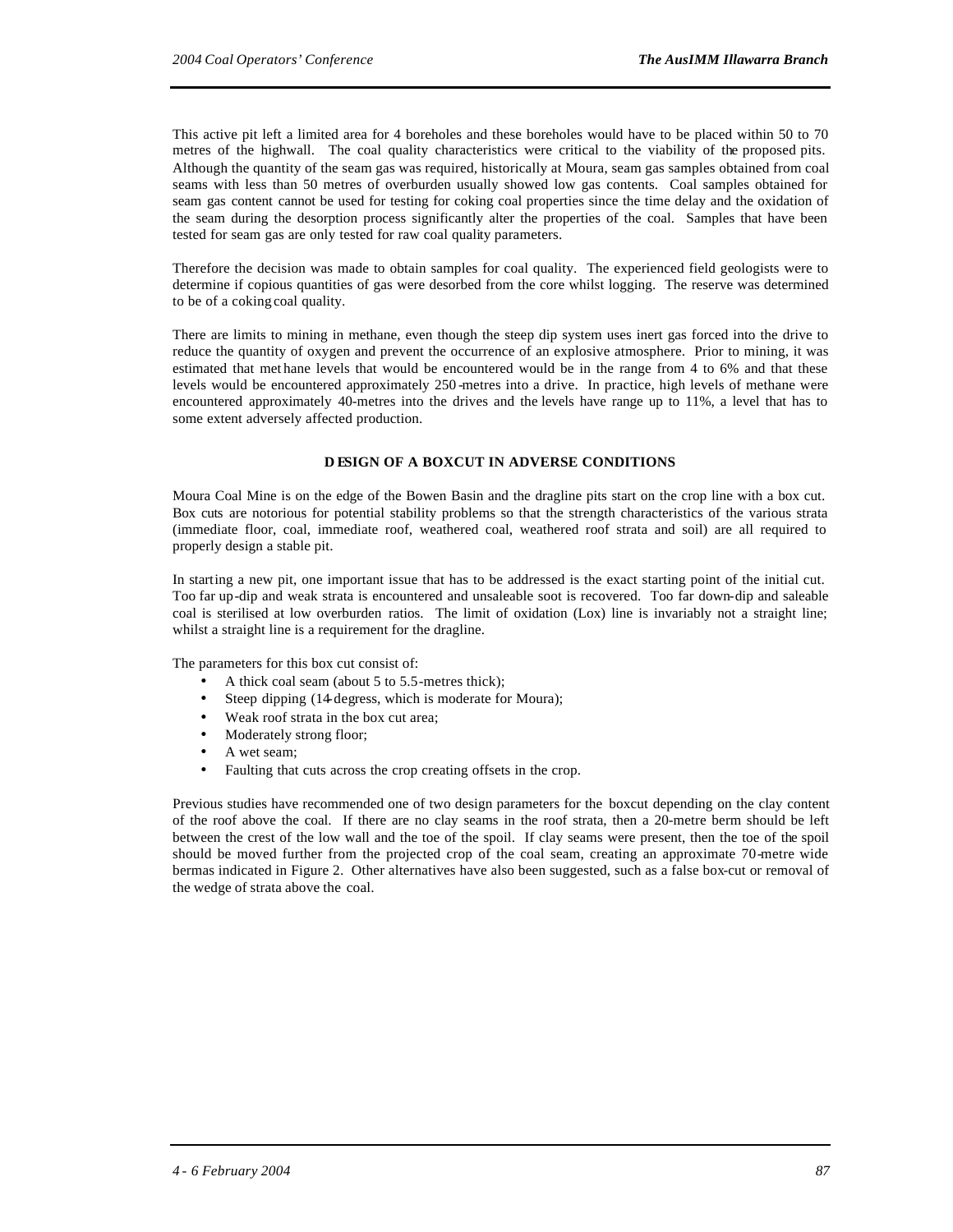

#### **Fig 2 - Configuration comparing the two different spoil pile locations depending on the strength of the strata overlying the coals seam.**

The exploration program required answers to the following questions:

- Cut-off limits for LOX line
- Minimum thickness of coal seam in which to start mining
- Coal quality
- Good definition of the coal location horizontally and vertically
- Location of the several faults
- Strength of the in-situ material above the coal
- Coal strength
- Partings within the coal
- Fracture orientations

A large number of chip holes (91) were drilled in rows across the anticipated LOX line. Whilst the main reason was to define the location of the coal and to determine the LOX line, sonic geophysics was used to obtain strength characteristics as well as an indication of the degree of weathering of the coal. The proposed pit is slightly over 2000 metres long and the main objective of this exploration program was to determine the limits of the pit.

A smaller number of cored boreholes were drilled in order to obtain samples of the strata above the coal seam for geotechnical testing and to obtain field geotechnical information.

The exploration drilling determined that clay seams were present in the area of the proposed box cut. In addition, the strata above the coal was highly fractured with numerous high angle fractures and shear zones that approached gravel in consistency. Due to the weathered and fractured nature of the samples, lab testing was difficult. Only 5 of 9 samples obtained during the exploration process were suitable for testing. Direct shear tests were conducted by a soils laboratory. These direct shear tests produced the following strength values.

#### Cohesion of 20 to 30 KPa

#### Internal friction angles of 17 to 28 degrees

Based upon the lab test results as well as estimates of the strata strength obtained during the logging process, stability analyses were conducted using the software slope stability program Galena. The final design produced a boxcut with a 40-degree low wall slope, a 20-metre wide berm and a spoil pile with nominal 37-degree slopes. Shallow failures in the low wall were anticipated; however, these projected slips did not affect the stability of the spoil (which had a Stability Factor  $= 1.20$ ). Refer to Figure 3.

The first pit and over half of the second pit has been completed and the anticipated movement in the low wall did not occur. There were just 3 areas where very limited shallow slips occurred, none of which encroached on